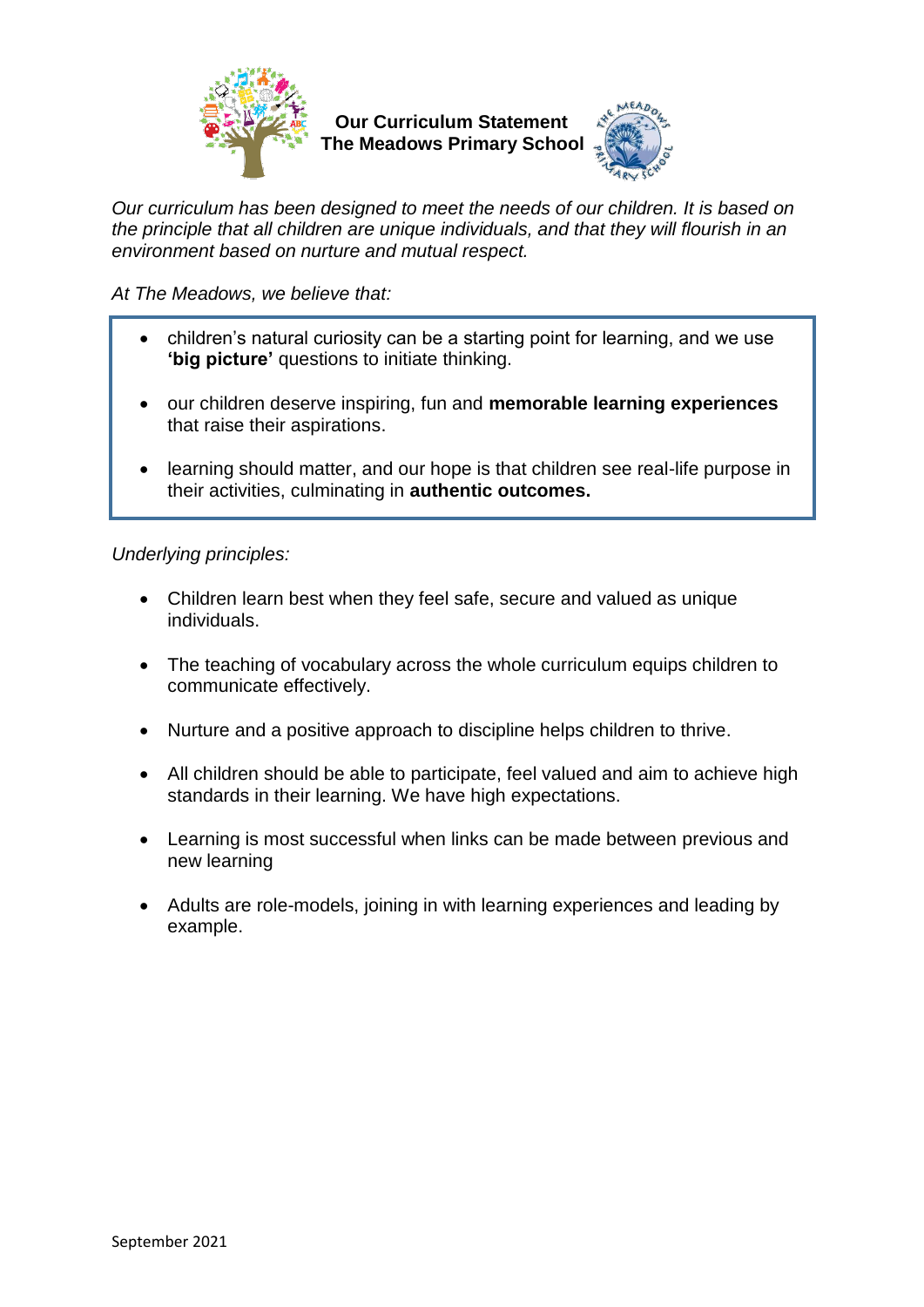# *Values*

We aim to seek out relevant and meaningful opportunities to develop pupils' social, moral, cultural and spiritual understanding when teaching all subjects.

Our values are at the heart of what we do. They link to our 'recipe' for a Year 6 child. Here are the qualities we would like them to demonstrate by the time they are ready to make on to the next stage of their journey:

| <b>Value</b>         |                         | show           |  |
|----------------------|-------------------------|----------------|--|
|                      | l am…                   |                |  |
| <b>Determination</b> | determined<br>$\bullet$ | perseverance   |  |
| <b>Understanding</b> | understanding           | tolerance      |  |
| <b>Peace</b>         | peaceful<br>$\bullet$   | consideration  |  |
| <b>Care</b>          | caring                  | empathy        |  |
| <b>Positivity</b>    | positive                | encouragement  |  |
| <b>Kindness</b>      | kind                    | love           |  |
| <b>Humility</b>      | humble<br>$\bullet$     | respect        |  |
| <b>Honesty</b>       | honest<br>$\bullet$     | responsibility |  |
| <b>Resilience</b>    | resilient               | courage        |  |
| <b>Friendship</b>    | friendly                | co-operation   |  |
| <b>Imagination</b>   | imaginative             | creativity     |  |

# *Structure*

Our curriculum is built around **Big Picture questions, memorable experiences** and **authentic outcomes.** National Curriculum objectives provide us with the starting point for The Meadows Curriculum.

| <b>Big Picture Question</b>                                                                                                                                                                                                                         | <b>Memorable Experience</b>                                                                                                                | <b>Authentic Outcome</b>                                                                                                                                                                                                        |
|-----------------------------------------------------------------------------------------------------------------------------------------------------------------------------------------------------------------------------------------------------|--------------------------------------------------------------------------------------------------------------------------------------------|---------------------------------------------------------------------------------------------------------------------------------------------------------------------------------------------------------------------------------|
| Our questions are the<br>starting points for our<br>learning each term, and<br>you will see them<br>displayed in our<br>classrooms. They are<br>designed to make us think<br>and wonder. We work<br>together through the term<br>to find an answer. | Each term, an inspirational<br>visit or visitor into school is<br>planned to provide a<br>context for learning and to<br>bring it to life. | Most importantly of all, we<br>plan our themes so that<br>the learning has a real<br>purpose and a reason.<br>Children have<br>opportunities to share their<br>learning outcomes with a<br>wider and more critical<br>audience. |
|                                                                                                                                                                                                                                                     |                                                                                                                                            |                                                                                                                                                                                                                                 |

Our themes are focused in three main ways during the year:

| Autumn Term     | <b>Spring Term</b> | <b>Summer Term</b> |
|-----------------|--------------------|--------------------|
| <b>Discover</b> | <b>Explore</b>     | <b>Create</b>      |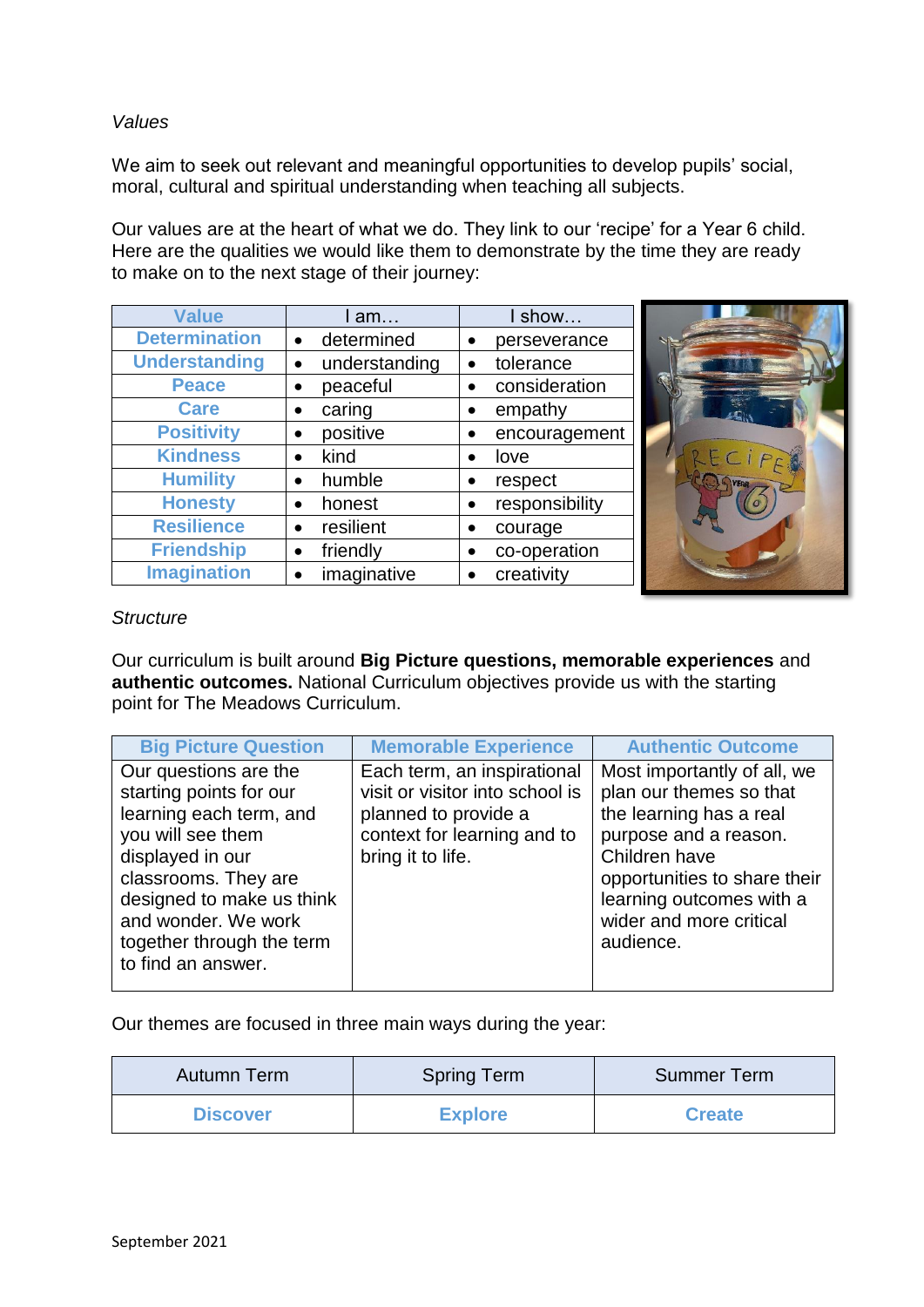Autumn is the '**Discover**' term. This has a history focus. We learn about the past and children develop a sense of chronology, piecing together their knowledge as they progress through year groups. Our big timeline helps us to sequence our knowledge.

In the spring term, our focus is '**Explore**'. This has a geography focus and gives children an opportunity to discover a bigger, wider world. We encourage children to adopt a caring, responsible approach to people and to appreciate diversity.

During the summer term, '**Create**' is our focus and the arts take the lead. Knowledge and skills are developed using a range of media.

Learning in the Foundation Stage encourages children's natural enthusiasm and curiosity for the world around them. Within our fun, happy and secure environments, we use the principles of **objective-led planning** to provide children with a wealth of experiences.



**What do our Big Picture themes look like?**

# **Here is an example of a theme during the autumn 'Discover' term:**

# Big Picture question: **How do we build a picture of the past?** *Years 5 and 6*

### Memorable experience:

We visited local Roman sites around our city and followed a trail to find particular places. We learned about the way in discoveries can help us to piece together a picture of what life may have been like in the past.

### Authentic experience:

We used our discoveries to write stories set in Roman Lincoln, and the book was published. We hosted a special launch night at Waterstone's book store in Lincoln, when we read extracts and a panel of experts listened to our stories and gave us feedback.